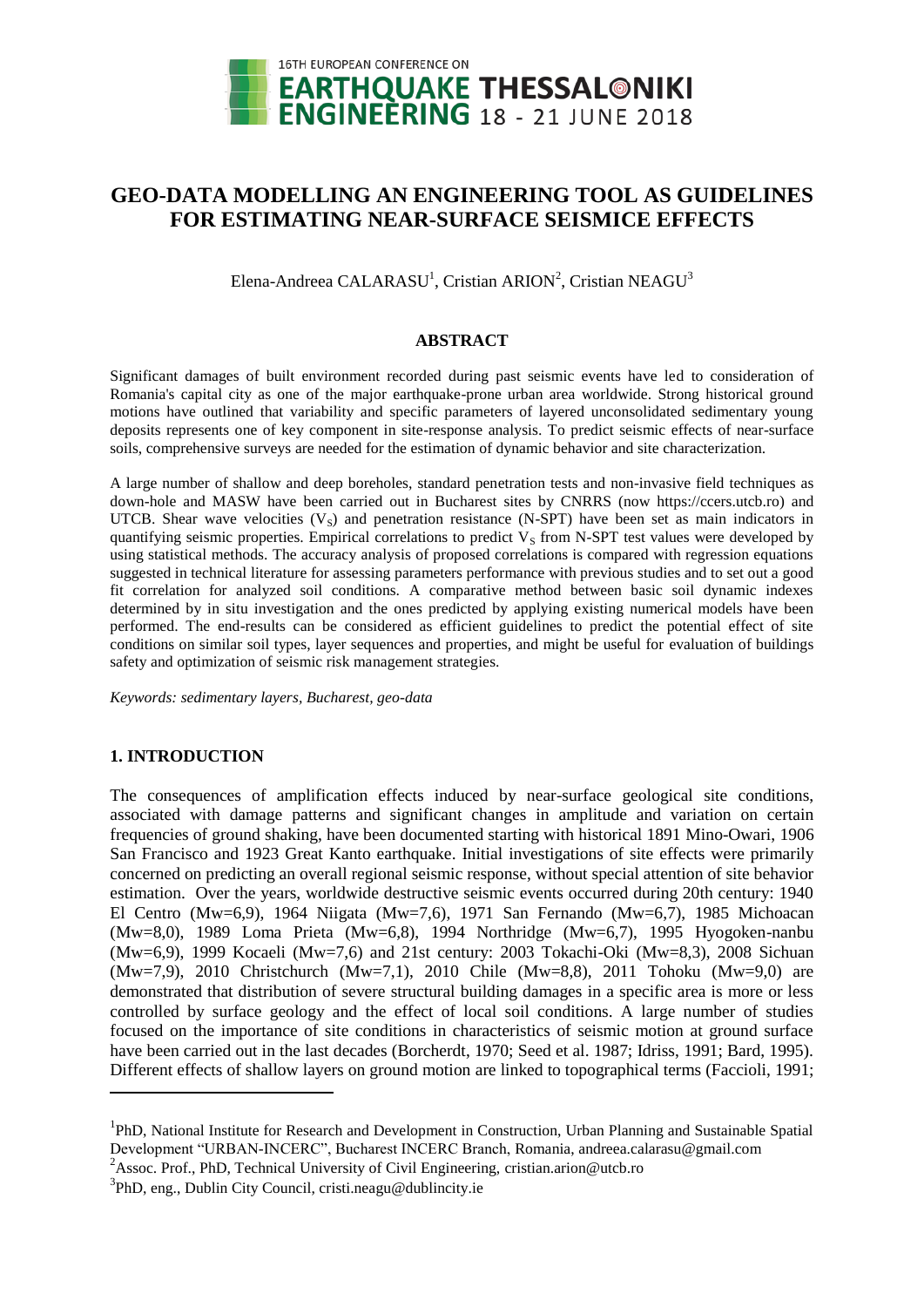Chavez-García et al. 1996) and geological and geotechnical setting (Aki, 1988, Ansal, 1994), which explained the variability of ground accelerations and response spectra values as a result of local site conditions.

Bucharest city is assigned as the most affected area by Vrancea subcrustal earthquakes, with a high concentration of building damages, casualties and economic loss due to its relative proximity to the epicentre and specificity of surface geology structure. Major historical seismic events generated by Vrancea source (1802: Mw=7,9; 1940: Mw=7,7 and 1977: Mw=7,4) have indicated the great influence of particular characteristics and geometrical features of soil layers on seismic motion parameters. The November 10th, 1940 Vrancea earthquake (Mw=7,7) was largely investigated and represents the starting point of earthquake engineering in Romania. The damage pattern in Bucharest and in Romania was explained by the effect of site geology on ground motion. The earthquake triggered liquefaction at many sites in South Moldavian Plain and in Romania Plain including Bucharest. At many sites in Romanian Plain and South of Moldova the earthquake produced ground cracks along river meadows. The majority of these cracks were accompanied by liquefaction.

The surface geological deposits from Bucharest area are composed from unconsolidated alluvial layers with variability in thickness and spatial distribution of cohesive and cohesionless soils. The relative heterogeneity of young formations in an alluvial basin explains the peculiar behavior during Vrancea strong motions imposed by local geology to seismic response. Concerning the assessment of nearsurface site effects during 1977 Vrancea seismic motion, Ishihara and Perlea (1984) provide the first scientific detailed research regarding the liquefaction-associated ground damage of Dambovita river sandy deposits, based on extensive in situ site investigation.

Modern seismic codes (Uniform Building Code, 1997; International Building Code, 2009; Building Standard Law in Japan, 2000 and Romanian P100-1/2013) and other significant regulations and standards (NEHRP 2003, SR EN 1998-1: 2004) are included provisions regarding site response. In mentioned codes, site effects are either quantified by seismic response coefficient linked to soil category and seismicity level or through different spectral shapes specific for defined soil types. Generally, ground conditions refers to soil classes differentiated by qualitative criteria as layers sequences in lithological profile and quantitative ones as shear wave velocities and penetration resistance values. Recently, the studies concerning local site effects assessment on Vrancea strong ground motions have substantially increased (Lungu et al. 2000, Aldea et al. 2003, Arion et al. 2007, 2012, Bala, 2013), as a result of upgrading and extending of seismic networks, modern equipment used for data recording, storage and real-time transmission, development of specialized software for scenarios and seismic response modelling, as well as improvement of ground investigation techniques. The present paper will contribute to this research topic by providing data obtained from detailed surveys performed on different Bucharest areas and empirical correlations of specific indicators  $(V<sub>S</sub>)$ and N-SPT) for site characterization of near-surface sedimentary to be further integrated in seismic response studies.

# **2. METHODS USED FOR INVESTIGATION OF SURFACE GEOLOGY**

# *2.1 Basic ground parameters and applied methodologies*

To assess the seismic effects of near-surface layered structures on ground response, an accurate determination of soil characteristics beneath a target site is required. Usually, site characterization in calculating seismic hazard is governed by shear wave velocities values  $(V_s)$ , being considered as one of the most important components defining ground motion and soil-structure interaction. The application of  $V_s$  has the advantage of being based on an objective measure which affects ground motion in a way that can be modelled. Conventional criteria used for earthquake engineering design purposes (Borcherdt, 1994) are typically based on the distribution of shear wave velocities with depth in the upper 30 m of surface soil structures  $(V_{s,30})$ . Considered as reference index of dynamic behavior at small-strain levels,  $V_{s,30}$  is used to classify sites according to the soil class. Although there is a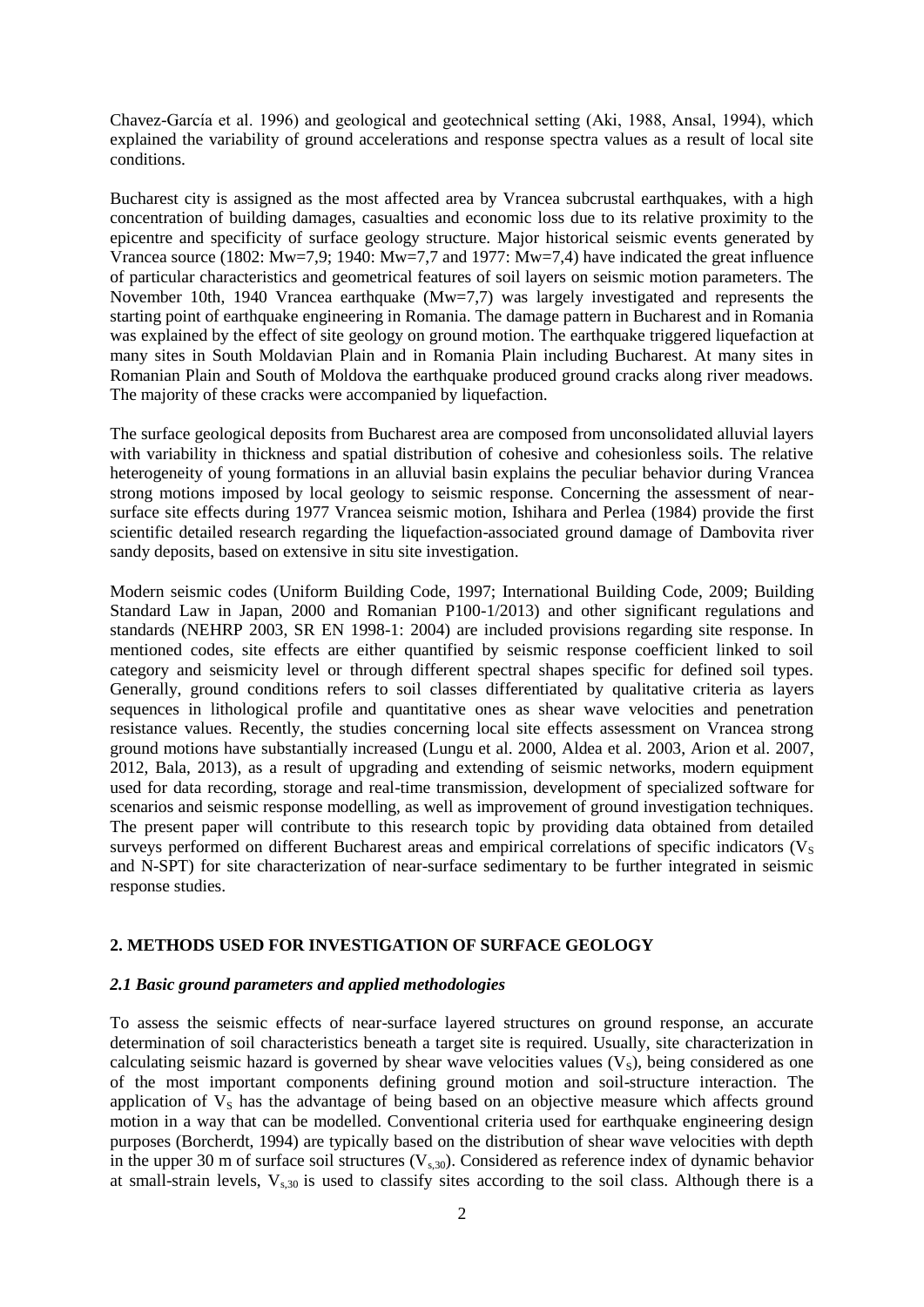widely application of this basic elastic property, it can be noticed that there is no complete agreement of using  $V_{s30}$  as single parameter in seismic amplification. Recent studies have highlighted additional input factors in ground response assessment, as vibration fundamental period of soil column by referring to thickness, topography and source directivity (Mucciareli and Gallipoli, 2006). Complementary, the number of blow counts gathered from Standard Penetration Test (N-SPT) can be used for seismic classification of soils.

According to global concerns for a more reliable strong motion prediction, comprehensive geophysical and geotechnical investigations have to be conducted in various sites of Bucharest during JICA project by the NCRRS team. Down-hole PS Logging have been used as simple and non-invasive geophysical technique for measurement of seismic waves velocities in more than 20 sites, with a depth investigation ranging from 30 m up to more than 100 m. The impulse source of energy is generated at the ground surface, shear wave records (SH and SV) being obtained by striking a wood plank horizontally and in opposite direction, while compression wave by dropping a wood hammer on the ground. The velocity sensor is composed by three geophones (2 horizontal and 1 vertical). During down-hole measurements, sensor was lowered in borehole up to a predetermined depth investigation, being blocked on boring wall for detecting the waves generated by the surface source at 1m interval of soil column. The equipment system (see Figure 1a) used for velocity measurements is composed from GEODAS acquisition station and PS Logging sensor. Based on the records collected from down-hole techniques on various sites, measured travel time reflects cumulative travel through layers with different wave velocities. Since P and S wave velocities are calculated from the slope of a depth/travel time curve, wave velocities are obtaining for a velocity layer that has a certain thickness including many measuring points as an average values. Specialized software PsLog has been used for data acquisition and software application PS Start for recorded data processing. The 1D velocity profiles of sites (Figure 1b) are also including a description of soil layer type identified by borehole sampling, which can be considered as a boundary index when dealing with sensitive differences of recorded velocities. It is widely recognized the utility of shear modulus  $(G_d)$ , Young modulus  $(E_d)$  and Poisson's ratio (ν), which represents the key characteristics in predicting soil response and soil-structure system to dynamic load actions. Considering P and S-wave velocity values, elastic soil properties of each soil layer from investigated profile were computed.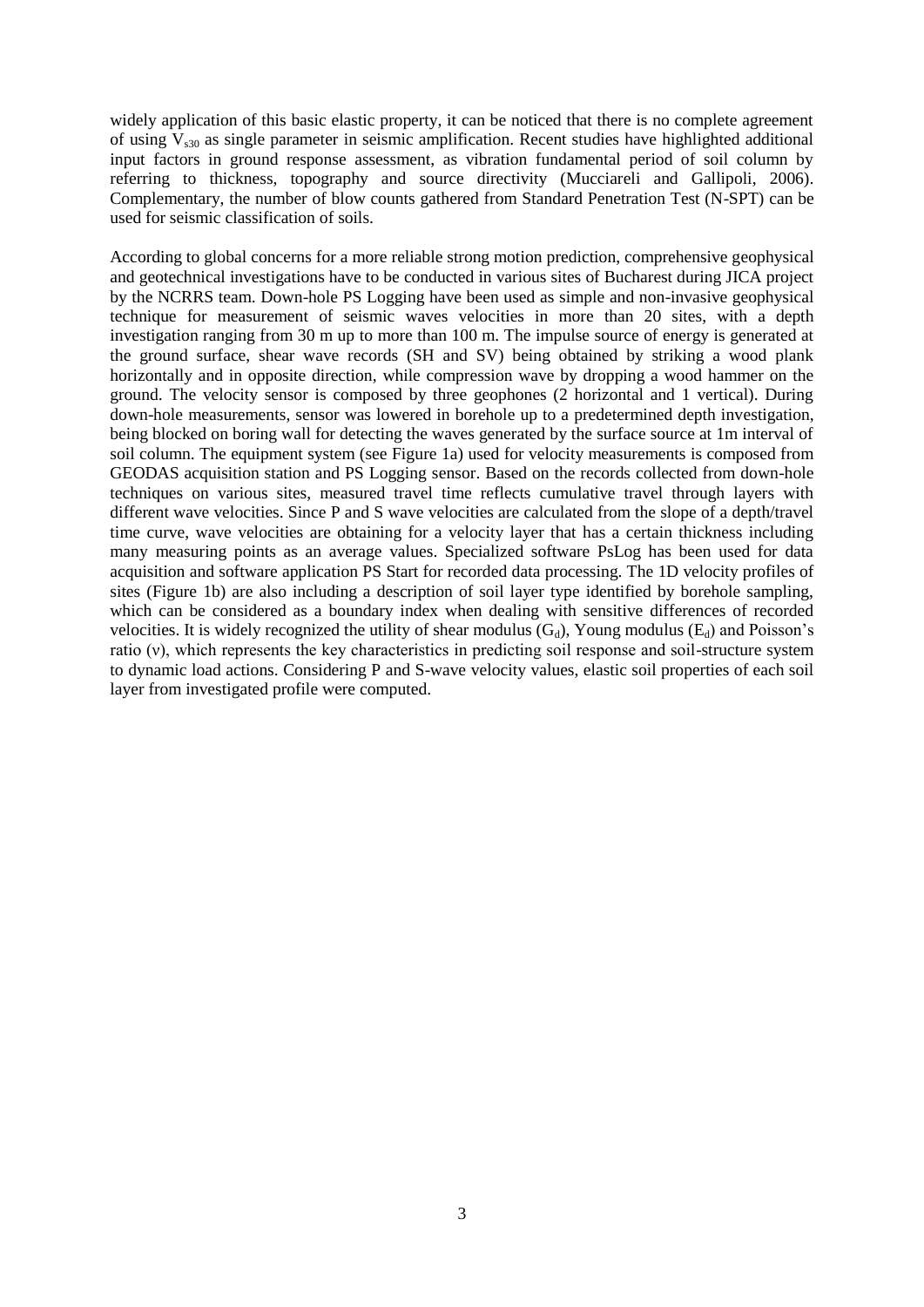

Figure 1. a) PS Suspension Logging system (down-hole technique); b) 1D velocity profiles

An alternative technique to obtain S-wave velocity profile at near-surface soil structure is multichannel analysis of surface waves (MASW) method, in which the dispersion character of experimental Rayleigh waves is analyzed, was also conducted for Bucharest sites. Recently, the method is applied to engineering problems for microzonation and site response studies and geotechnical characterization of shallow sediments (Park et al. 2001). The MASW method developed to estimate Vs profile is considered as a non-intrusive technique, cost effective, easy procedure and less time consuming as compared to other seismic methods used for shallow deposits. The MASW system for measuring short wavelength of surface waves consists in an impact source to generate energy (sledge hammer), 12-48 geophones placed in a linear array at 3 m intervals, with 4.5 Hz frequency and data logger (Figure 2a). By using data recorded during MASW method, measurements of phase velocity of Rayleigh waves of different frequencies have been used to determine Vs profiles. After calculating dispersion curve, it was built an initial Vs model (1D model), followed by inversion algorithms to look up for an optimum Vs profile model that best fits dispersion curve of experimental data (2D model), as in Figure 2b.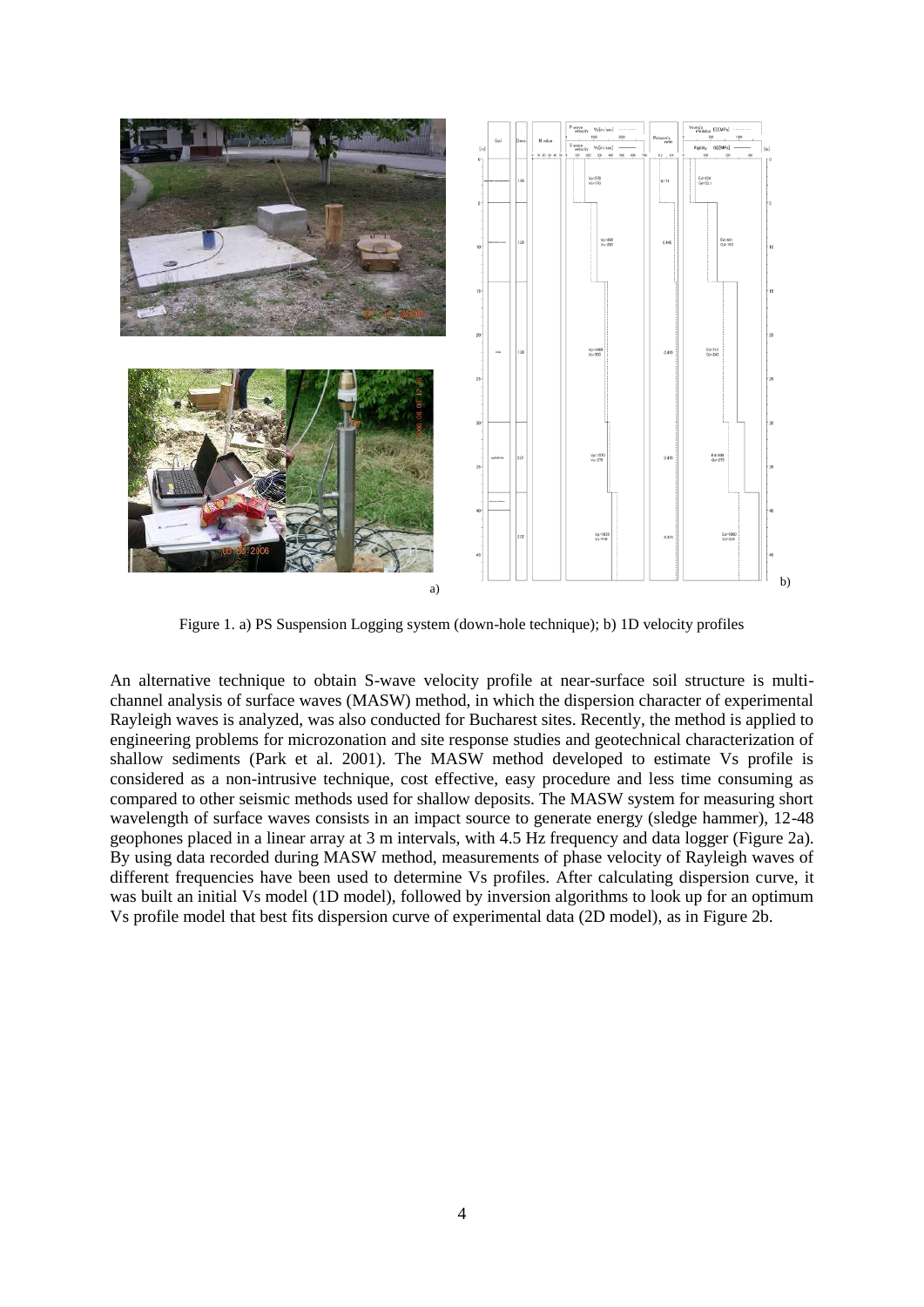

Figure 2. a) Data acquisition system and geophone for MASW method; b) 1D and 2D shear wave velocity profiling

Additionally to seismic methods, more than 30 applications of standard penetration tests have been performed, with depth investigation ranging from 20-50 m in order to assess penetration soil resistance of shallow layers. Standard Penetration test (SPT) represents one of the oldest, popular and common geotechnical method for in situ investigation used in geotechnical and earthquake engineering projects because of simplicity of equipment and efficiency of test procedure. Standard Penetration Test is used to determine soil type, strength and deformation characteristics, with special applications in cohesionless soils, being generally recommended for geotechnical investigations of shallow deposits. In particular SPT method are widely used for seismic site characterization, site response and liquefaction studies towards seismic microzonation due to large data availability (Dobry et al. 2000, Arion et al. 2015). Penetration resistance values have to be used as a supplementary parameter or combined with  $V_s$  for defining soil categories and seismic site characterization. The resistance to penetration was obtained by counting the number of blows required to drive a steel tube of specified dimensions into the subsoil to a specified falling height using a hammer with standardized weight. The disadvantage of method consists in limited shallow depth investigation up to 40-50 m and soil disturbance, being considered an invasive geotechnical technique.

#### *2.2 Geo-data analysis and seismic site characterization*

From geotechnical point of view, based on observational and testing results, investigated sites consists in the following layer sequences from the top to bottom of soil profile: (1) loess-like deposits with clayed and sandy silts, silty and sandy clay, medium to high plasticity and high porosity; (2) poorlygraded fine to medium gravel with fine to coarse sands, loose to medium dense state; (3) clays and intercalation of silty and sandy clays, medium to high plasticity, stiff consistency state; (4) well-graded medium to coarse sands, with intercalations of sandy clay and silt, medium dense to very dense state;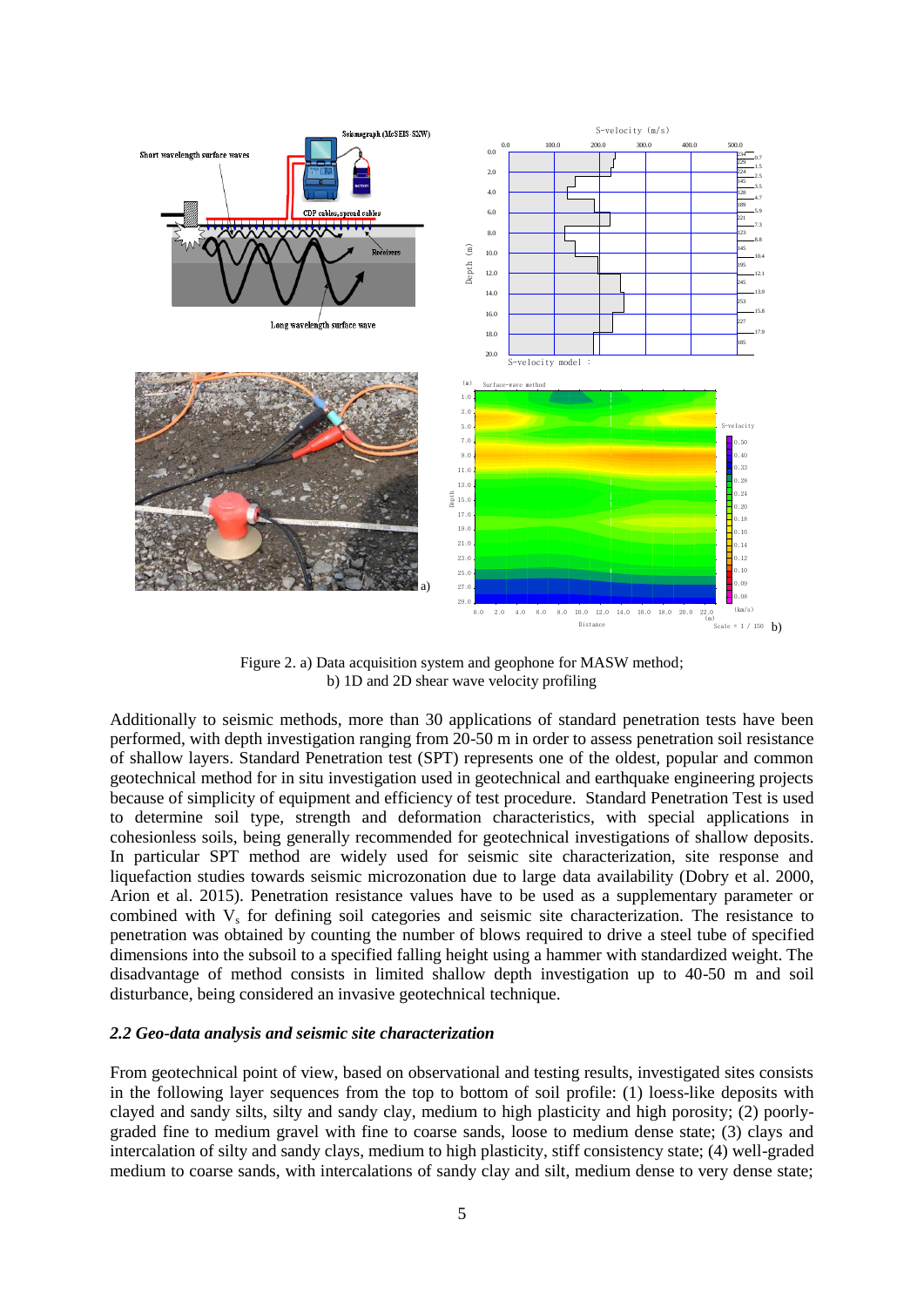(5) clays and marl clay, very stiff to hard consistency state, high plasticity. Soil characterization based on specific characteristics in profiles was emphasized lateral and vertical inhomogeneity of soil layers, reflected in thickness variability on sites. Furthermore, for a comprehensive site characterization, results of field investigation are integrated. According to modern seismic code provisions, the average shear wave velocity of the upper 30 m can be calculated with the Equation 1:

$$
V_{s,30} = 30 / \sum_{i=1}^{n} (d_i / V_{si})
$$
 (1)

where:  $d_i$  and  $V_{si}$  denote the thickness (m) and shear wave velocity of the *i*-th layer from the upper 30 m. By processing field data measurements and developing *V<sup>s</sup>* profiles, *Vs,30* values were calculated in accordance with Equation 1 ranging from 219m/s to 316m/s, as illustrated in Figure 3. The sites are classified in soil class S, which correspond to a stiff soil profile  $(V_{s,30}=180-360$ m/s) according to UBC 97, IBC 2009 and NEHRP 2003 provisions. Compared to these standards, *Vs,30* values belong to class C corresponding to intermediary soil profile according to EC8 and P100-1/2013, consisting in deep deposits, with thick dense and medium dense sand, gravel and clay.





The experimental values of shear-wave velocities gathered from down-hole measurements were grouped and analyzed in several statistical distribution for estimating the factors and relations between parameters for a better understanding of dynamic behavior of soil conditions from engineering point of view. Using power regression type, it can be observed a strong correlation of  $V_s$  values calculated for each depth interval in the upper 30 m and maximum depth investigation, reflected by coefficient correlation of about  $R^2$ =0.78, respectively  $R^2$ =0.80, as represented in Figure 4. V<sub>s</sub> values measured up to maximum depth of site investigation are varying from 261 m/s to 361 m/s. Moreover, the comparison of these set of values reveals a relative low increase of S-velocities ranging from 10% up to 15% for a great part of sites. For deep measurements, the increase of  $V<sub>S</sub>$  values calculated for total investigation thickness of soil layers can reach 20-30%, so it can be mentioned that thickness of sedimentary layers intercepted in boreholes can represents an important factor in velocity profiles, especially in case of deep alluvial deposits.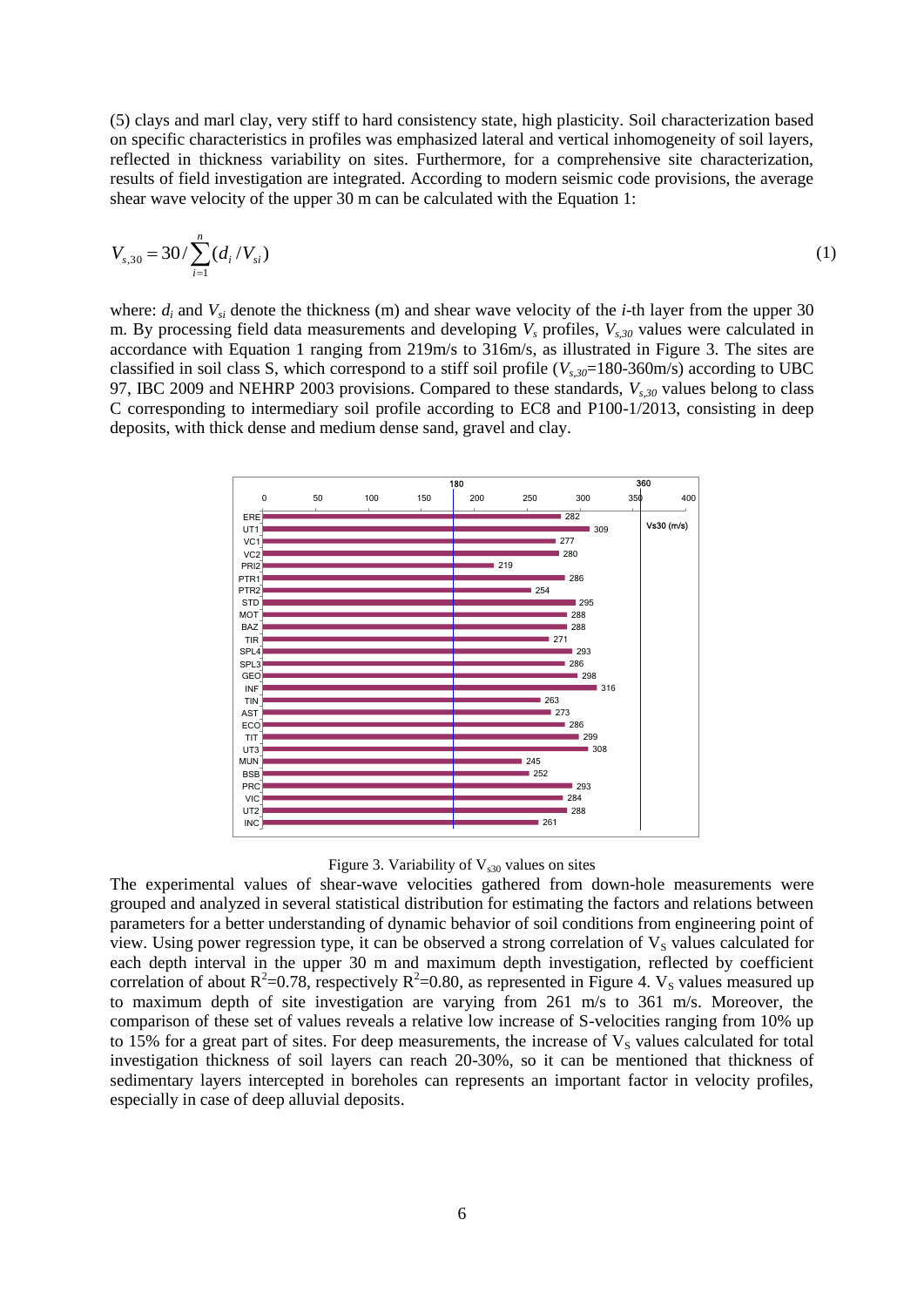

Figure 4. Distribution of  $V_s$  values in the upper 30 m and maximum depth investigation

An important issue in site effects assessments is to estimate characteristic period of site, defined as period of vibration corresponding to the fundamental frequency. The vibration period of soil layers in the upper 30 m  $(T<sub>s30</sub>)$  is calculated using the Equation 2 specified in P100-1/2013:

$$
T_{s,30} = 4h/V_{s,30} \tag{2}
$$

where: *h* is soil depth and  $V_{s,30}$  is average S-wave velocities on the first 30 m. The minimum value of  $T_{s,30}$  was 0.38s and the maximum value was 0.55s for investigated sites. The elastic natural period of a specific site have to be taking into account in relation with vibration period of structure in order to estimate amplification effects of soft soils known as resonance and furthermore building vulnerability. For several sites where ground survey was conducted by both down-hole and MASW methods, a comparative analysis of  $V_s$ , values corresponding to each depth interval in soil profile and average  $V<sub>s,30</sub>$  has been performed, as shown in Figure 5.  $V<sub>s,30</sub>$  data obtained from MASW are ranging from 189 m/s to 302 m/s, which can indicate that sites are included in soil class C, similar to soil type defined trough down-hole seismic method. It can be observed that data collected from MASW application are grouped in a constant interval velocity 150-250 m/s comparing to a larger and gradually increase one obtained from down-hole technique. Differences between  $V_{s,30}$  values obtained in down-hole and MASW surveys are ranging from 15-35%, probably due to constrain of depth investigation limitation, sensors sensitivity, procedure and equipment specificity and lateral discontinuities of soil profiles.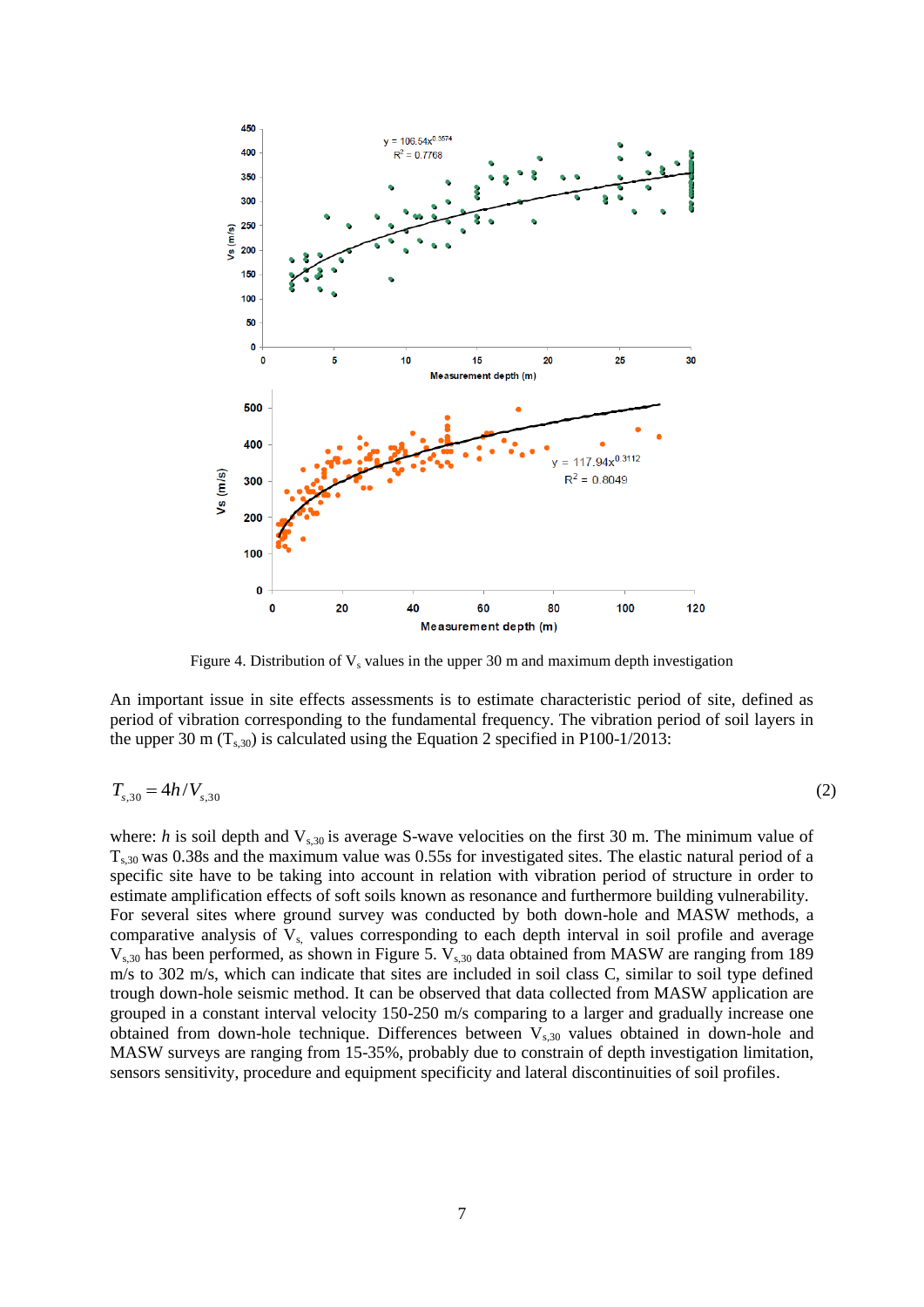

Figure 5.  $V_s$  geo-data comparison: down-hole (green) and MASW (magenta)

In order to complete the site characterization survey, invasive geotechnical methods as standard penetration test have been conducted. The sum of data recorded for 150-300 mm and 300-450 mm interval of sampler penetration represents the penetration resistance value called N-SPT at a specific depth. During SPT testing procedure, data regarding identification of soil nature, blow counts and layer thickness are recorded. Based on N-SPT values, representative penetration resistance profiles for each investigation site were performed. The results of standard penetration measurements and their empirical correlations with different geotechnical characteristics (shear strength and deformability) can be used in foundation design as bearing capacity and settlement calculations.

According to international seismic code provisions (BSSC, 2001; IBC, 2006; UBC, 1997 and EN 1998-1), the soil classes are also accounted by average of N-SPT values in the upper 30 m, recommended as supplementary or indirect investigation needed for seismic site classification and calculated with the Equation 3:

$$
N_{SPT,30} = 30 / \sum_{i=1}^{n} \frac{d_i}{N_{SPT,i}}
$$
 (3)

where:  $d_i$  and N<sub>SPT</sub>, *i* denote the thickness (m) and penetration resistance measured on 30 cm of the *i-th* layer from the upper 30 m. Based on penetration resistance measurements and layer thickness, the average values for each site have been computed. Penetration resistances are varying from 12 blows/30 cm to 34 blows/30 cm and it can be observed that are grouped in class C, with corresponding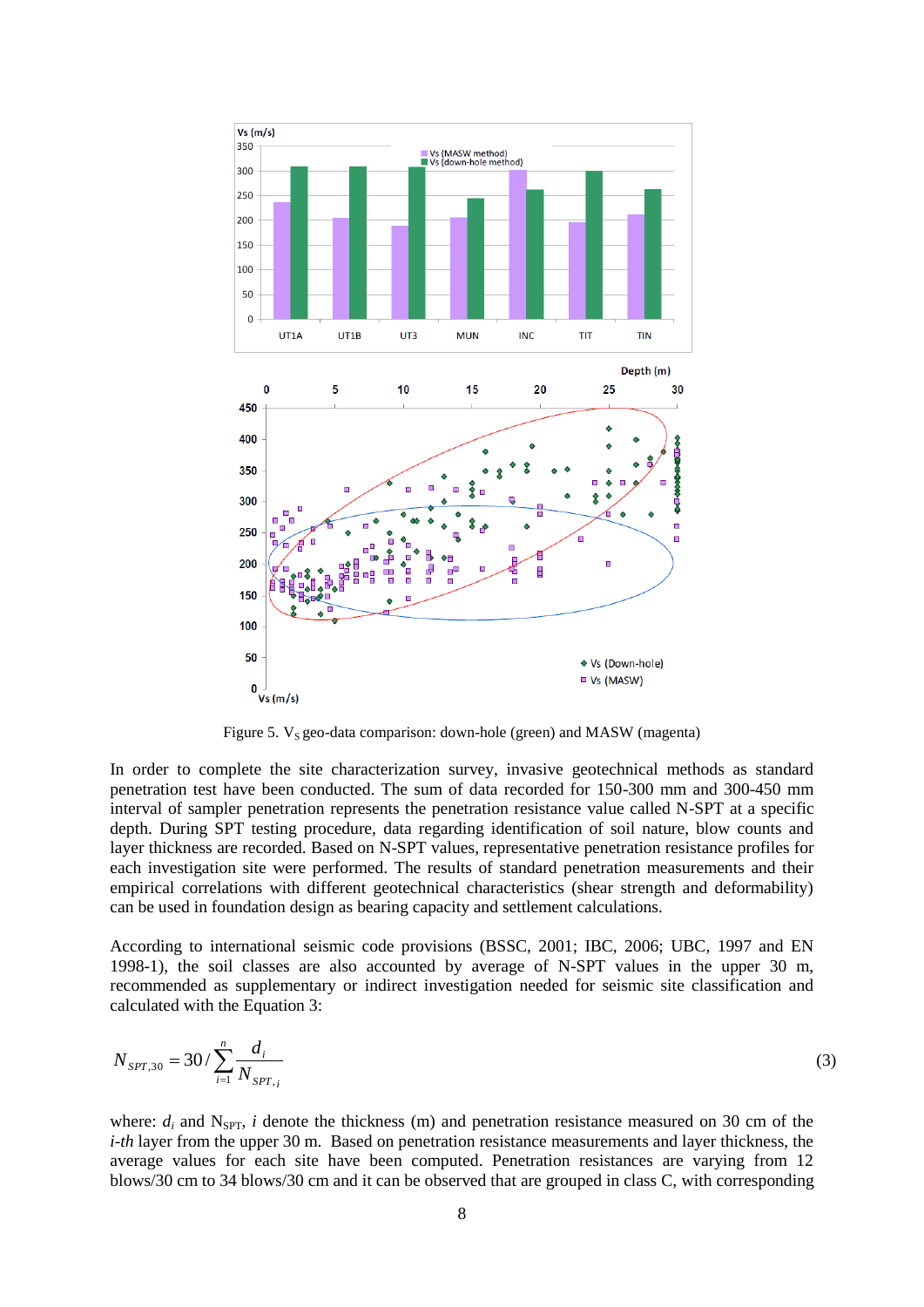values between 15-50 blows/30 cm. In terms of relative density, N-SPT values indicate the presence of medium to very dense sands and gravels, with individual values ranging from 15 blows/30 cm to more than 60 blows/30 cm. concerning consistency of cohesive soils, N-SPT values are ranging from soft to hard clay with 8 blows/30 cm up to 30 blows/30 cm.

## **3. EMPIRICAL CORRELATIONS BETWEEN V<sub>S</sub> AND N-SPT**

Correlation of shear wave measurements are not always feasible due to time consuming, space constrains in urban areas with high level of noise or unstable soil structures, as well as lack of specialized workers. Therefore, it is necessary to determine Vs values through indirect methods such as SPT. In technical studies, as presented in Table 1, the correlations proposed a power law relationship between  $V_s$  and N-SPT, expressed as:  $V_s = A \cdot N^B$ , where *A* and *B* are constant parameters determined by statistical regression. Several researchers were developed equations for specific soils, depth, geological age or corrected penetration resistance by using data collected from earthquakeprone areas as Japan and Turkey. A significant number of statistical correlations between  $V_S$  and N-SPT are based on uncorrected N-SPT values. Recently, various studies have been developed on empirical relationships between corrected N-SPT and  $V_s$  data for sand, clay type and for all soils irrespective of soil type. For the present study, there were selected several empirical relations between N-SPT and  $V<sub>S</sub>$  values from technical literature, presented in Table 1.

| <b>Researcher</b>          | <b>Proposed correlation</b>               | Soil type |
|----------------------------|-------------------------------------------|-----------|
| Iyisan $(1996)$            | $V_s = 51, 5 \cdot N^{0,516}$             | All soils |
| Yokota et al. (1991)       | $V_s = 121 \cdot N^{0.27}$                | All soils |
| Hasancebi&Ulusay<br>(2007) | $V_{s} = 104,79 \cdot N^{0.25}$           | All soils |
| Jinan (1987)               | $V_s = 116, 1 \cdot (N + 0.3185)^{0.202}$ | All soils |
| Imai & Tonouchi<br>(1982)  | $V_s = 96.9 \cdot N^{0.314}$              | All soils |

Table 1. Proposed correlations  $V_S - SPT$  values

One of the aims of present study is focused on development of statistical correlations based on S-wave velocities and N-SPT values corresponding to different sites located in Bucharest area. These soil indicators can be used as input in dynamic site characterization and site response analysis of nearsurface deposits. There were selected S-wave velocities values at depth that is nearest to the one where N-SPT value was recorded, being used 78 pairs of data. Empirical correlation between corrected N- $SPT$  and  $V_s$  values resulted from MASW measurements has been obtained using power regression type. We obtained the Equations 4, 5 as representing  $V_s$  a function of normalized  $N_{60}$  and  $N_{1(60)}$  values.

$$
V_s = 116,8 \cdot N_{60}^{0,148} \tag{4}
$$

$$
V_s = 108,51 \cdot N_{1(60)}^{\qquad 0,188}
$$

(5)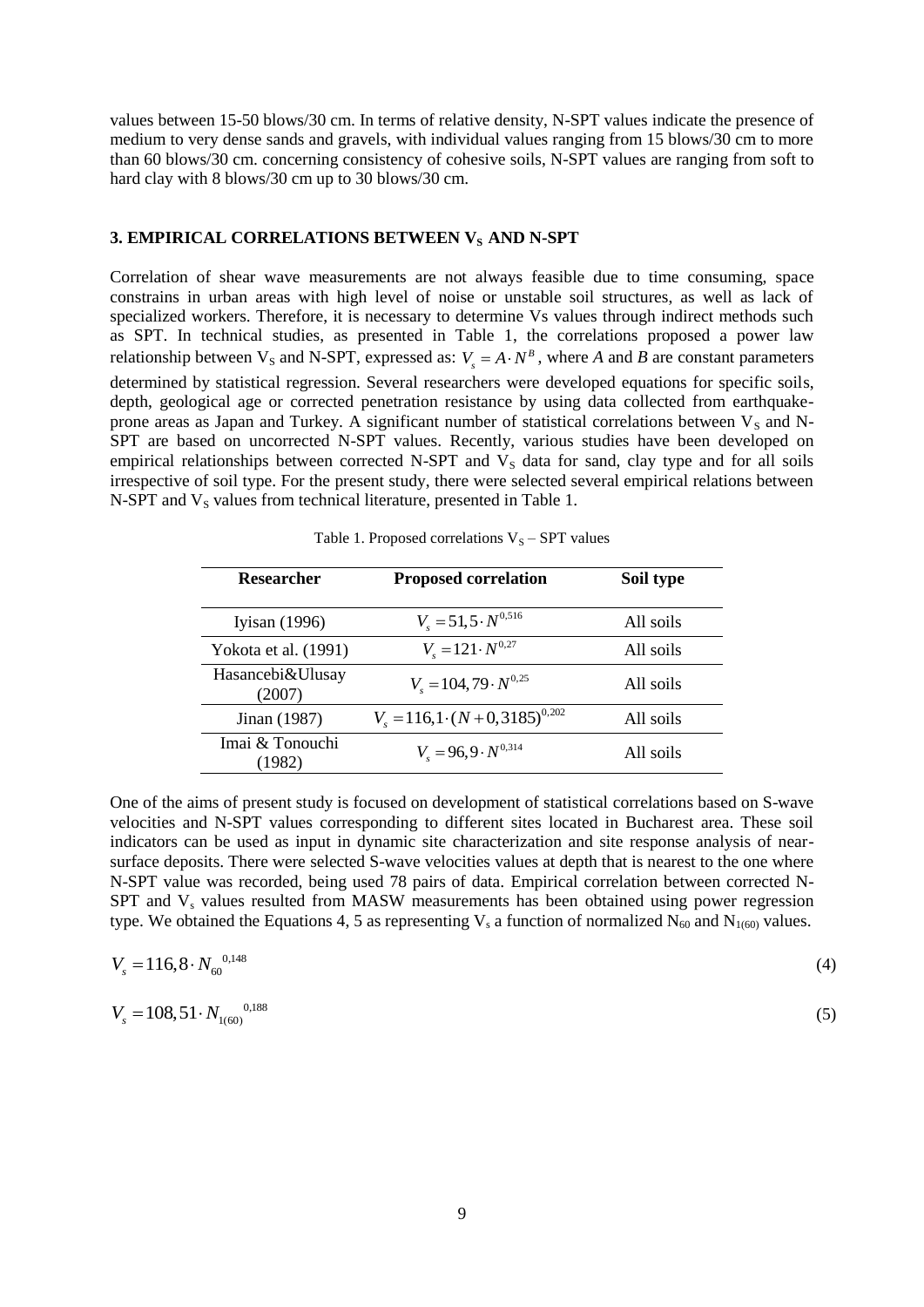

Figure 6. Correlation of  $V_S$  values from MASW and corrected N-values

Using the data from MASW method, the results are highlighted an intermediate correlation of  $V_s$  and  $N_{60}$  values with correlation coefficient  $R^2$ =0.71, respectively relative intermediate correlations between  $V_s$  and  $N_{1(60)}$  values with are  $R^2=0.57$ , as shown in Figure 6.

In comparison,  $V_s$  values gathered from down-hole measurements linked to corrected N-SPT reveals a better correlation between  $V_s$  and  $N_{60}$  values with correlation coefficient  $R^2=0.81$ , respectively intermediate correlations between  $V_s$  and  $N_{1(60)}$  values with are  $R^2=0.66$  (see Figure 7). These correlations were obtained by using data of travel time-distance curves of  $V_s$  values in order to obtain corresponding data for each N-SPT measurement, as a result of velocity interval averaging, empirically delimited by impedance contrast of layers, thickness and velocity travel time, comparing to high density of point measurements and detection of thin layers during penetration resistance testing. The Equations 6, 7 obtained by power regression type for  $V_s$  and normalized  $N_{60}$  and  $N_{1(60)}$ values were obtained as follows:

$$
V_s = 101,07 \cdot N_{60}^{0,255}
$$
\n
$$
V_s = 88,26 \cdot N_{1(60)}^{0,327}
$$
\n(7)



Figure 7. Correlation of  $V_s$  data from down-hole and corrected N-values

Measured (by DH down-hole and MASW) and estimated S-wave velocities are compared in order to assess the performance of proposed regression models. Considering the higher correlation coefficient obtained in statistical analysis, accuracy of developed formulas based on  $V_s$  and  $N_{60}$  values (Equation 4 and Equation 6) was compared with existing empirical ones as are represented in Figure 8. Values of  $V<sub>S</sub>$  estimated by using equations proposed by Jinan (1987) and Hasancebi and Ulusay (2007) are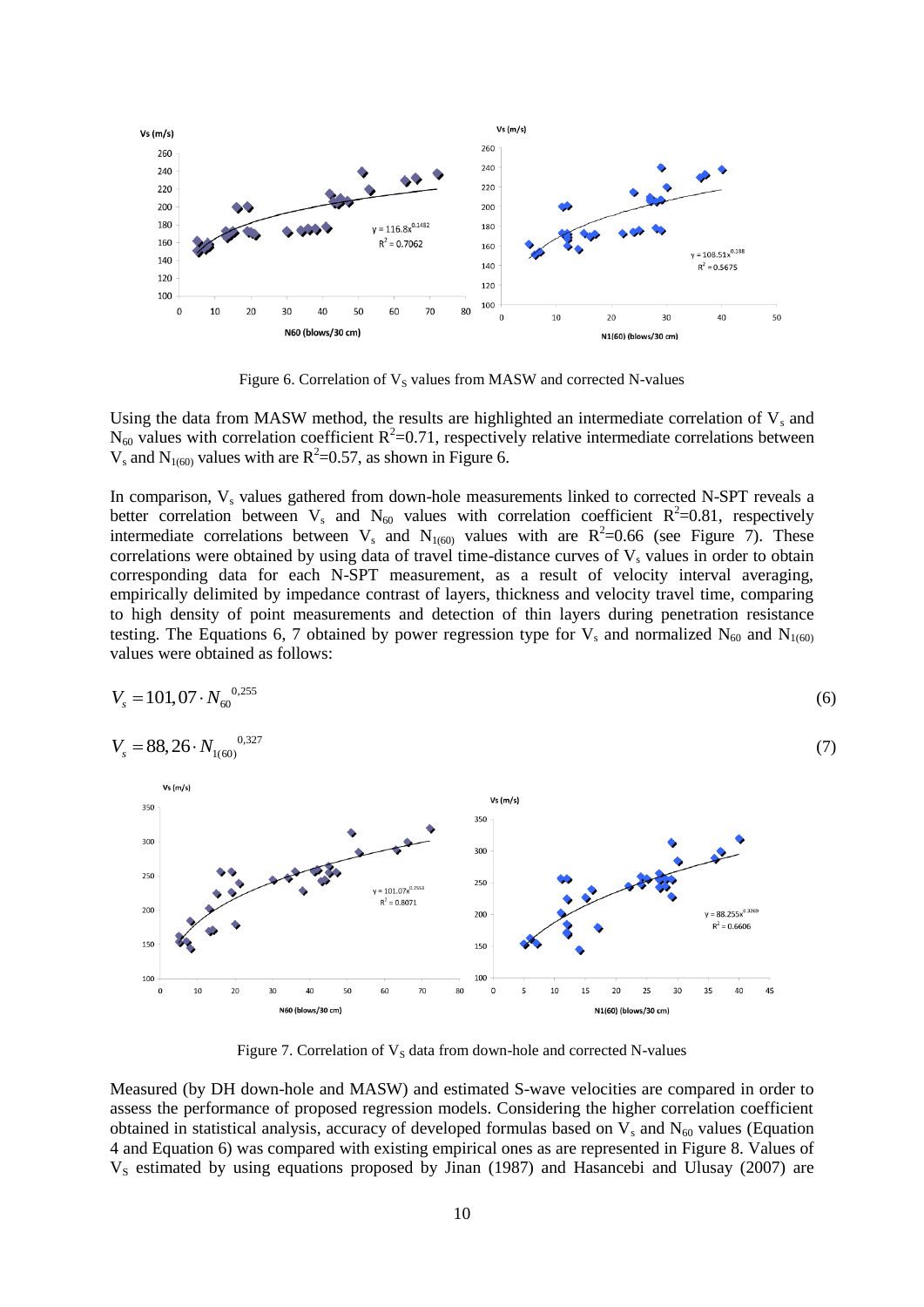considered to be in a better correlation with down-hole measured data, with differences that can reach 20% in both positive and negative trend, comparing to 40-50% in case of MASW values.



Figure 8. Distribution of experimental and predicted shear wave velocity,  $V_S$  based on  $N_{60}$  values

## **4. CONCLUSIONS**

For the purpose of near-surface site effects assessment during Vrancea strong earthquakes, it is essential to characterize the sites according to seismic classification. In the present paper, the authors have made an attempt to characterize several sites located in Bucharest earthquake-prone area, according to modern seismic codes provisions, using  $V_{s,30}$ , in order to obtain a comprehensive database to be used in site response analysis. Based on data recorded from boring logs, sampling, geotechnical and geophysical investigation methods, various key parameters for dynamic behavior analysis have been gathered. Besides soil stratigraphy, layer thickness and other important geotechnical parameters, elastic soil parameters have been obtained by down-hole and MASW measurements, as well as characteristic period of site related to upper 30m of soil. Investigated sites located in different part of Bucharest have been grouped, based on  $V_{s,30}$  parameter and N-SPT blow count, on seismic class C "intermediary soil profile". For each investigated site, V<sub>S</sub> and N-SPT profiles have been computed for a better structuring of database related to local soil conditions. Geotechnical parameters and elastic properties determined by indirect measurements through correlations from  $V_s$  and N-SPT are reflecting the large variability in thickness and surface of stratified alluvial deposits formed by cohesive and cohesionless soils.

A good agreement of down-hole and MASW surveys has been observed for the upper 30 m of ground surface, with small differences due to technical specifications of applied methods. Moreover, it can be concluded that both methodologies used for assessing Vs profiling data can be useful for a more detailed site characterization. Correlations of Vs and N60 values have been proposed using existent empirical equations in simple regression analysis. Correlation coefficients are reflecting a better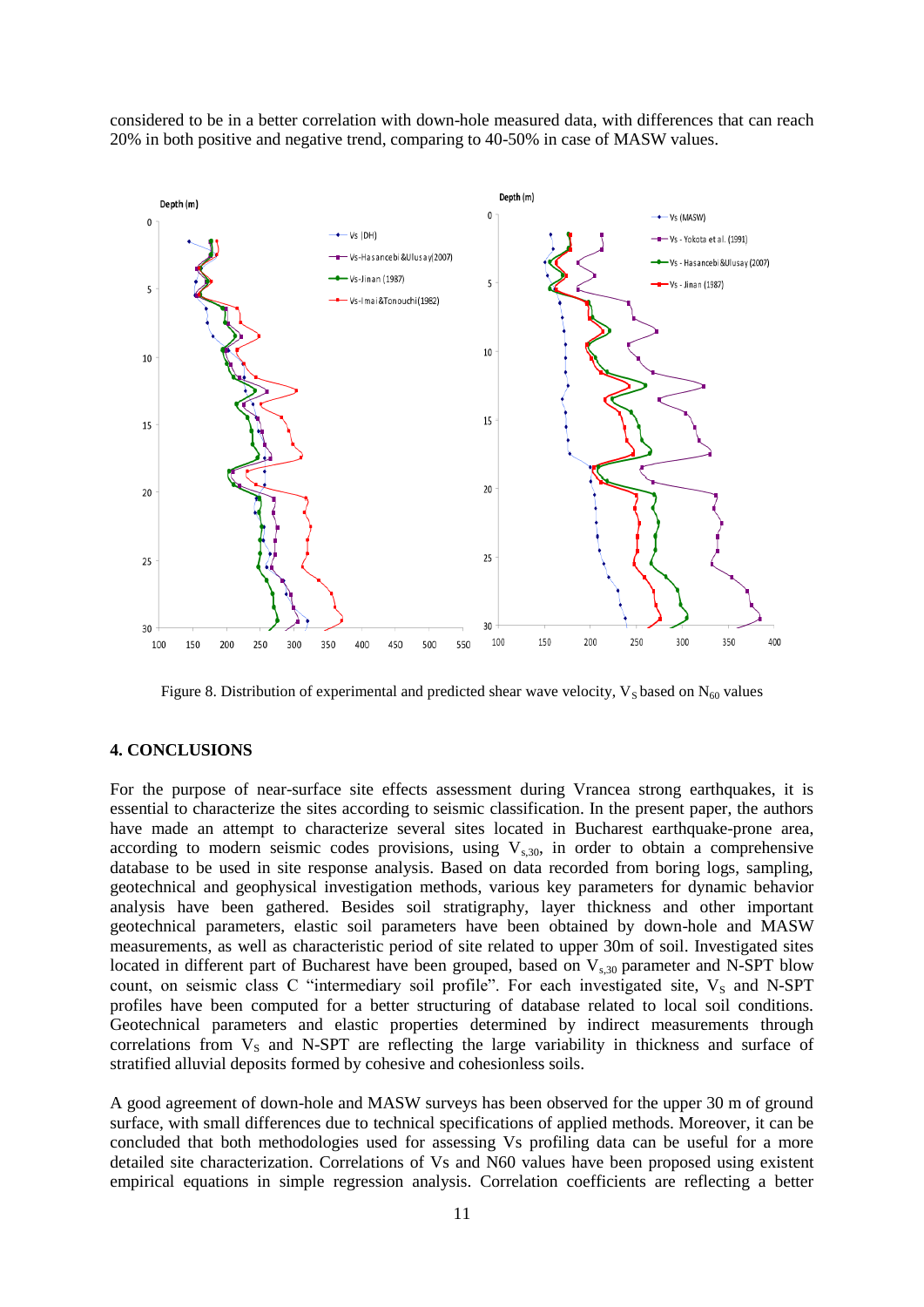correlation of  $V<sub>S</sub>$  data from DH method and normalized N-SPT values, comparing with intermediate correlation observed in case of  $V<sub>S</sub>$  data from MASW. There is generally a relative scatter of measured data due to different resolutions of velocity measurements and natural variability of soil properties, which can introduce uncertainties in data analysis. It may be useful to select the option of  $V_s$  values for maximum depth investigation, which includes larger thicknesses. From this point of view, there are several disadvantages related to measurement depth and deep geological structures that directly influence and limit Vs values. The utility of proposed correlations is to estimate a potential range of values for sites where direct measurements are not feasible due to high costs or space constrains. Information provided can contribute to development of mitigation earthquake disaster strategies and continuous improvement of earthquake-resistant design provisions adjusted to specific ground conditions.

## **5. ACKNOWLEDGMENTS**

The authors would like to acknowledge the cooperation of Japanese specialists during JICA Project as well as the generous funding provided by Japan International Cooperation Agency (JICA). We kindly acknowledge the support of Building Research Institute (BRI) and Tokyo Soil Research.

## **6. REFERENCES**

Aki K (1988). Local Site effects on Strong Ground Motion. *Earthquake Engineering and Soil Dynamics II – Recent Advances in Ground Motion Evaluation*, ASCE, 103-155.

Ansal AM (1994). Effects of Geotechnical Factors and Behavior of Soil Layers During Earthquakes, State-ofthe-Art Lecture, *Proceedings of the 10th European Conference on Earthquake Engineering*, (1): 467-476.

Aldea A, Lungu D, Arion C (2003). GIS microzonation of site effects in Bucharest based on existing seismic and geophysical evidence, 6ème Colloque National AFPS 2003, Palaiseau, France, 8p., CD-ROM.

Arion C, Tamura M, Calarasu E, Neagu C (2007). Geotechnical in situ investigation used for seismic design of buildings, *Proceedings of the 4th ICEGE*, 25-28 June, paper no. 1349, Thessaloniki.

Arion C, Neagu C, Văcăreanu R, Calarasu E (2012). In Situ Investigation for Microzonation of Bucharest Surface Geology. *Proceedings of the 15th WCEE*, 24-28 September, paper no. 2034, Lisbon, Portugal. CD-ROM.

Arion C, Calarasu E, Neagu C (2015). Evaluation of Bucharest soil liquefaction potential. *Mathematical Modeling in Civil Engineering*, 11 (1): 5-12.

Bala A, Arion C, Aldea A (2013). In situ borehole measurements and laboratory measurements as primary tools for the assessment of the seismic site effects. *Romanian Reports in Physics*, 65 (1): 285–298.

Bard PY (1995). Effects of surface geology on ground motion: recent results and remaining issues, *Proceedings of the 10th European Conference on Earthquake Engineering*, Duma (Ed.), Rotterdam, 305–323.

Borcherdt RD (1970). Effects of local geology on ground motion near San Francisco Bay. *Bulletin of the Seismological Society of America*, 60: 29-61

Borcherdt RD, Glassmoyer G.(1994). Influences of local geology on strong and weak ground motions recorded in the San Francisco Bay region and their implications for site-specific building code provisions, *U.S. Geological Survey Professional Paper* 1551-A, A77–A108.

Chavez-Garcia FJ, Cuenca J, Sanchez-Sesma FJ (1996). Site Effects in Mexico City Urban Zone. A Complementary Study. *Soil Dynamics and Earthquake Engineering*, (15):141-146.

Dobry R, Borcherdt RD, Crouse CB, Idriss IM, Joyner WB, Martin GR, Power MS, Rinne EE, Seed RB (2000). New site coefficients and site classification system used in recent building seismic code provisions. *Earthquake Spectra*, 16: 41–67.

Faccioli E (1991). Seismic Amplification in the Presence of Geological and Topographic Irregularities, *Proceedings of the 2nd ICRAGEE*, St. Louis, Missouri, State-of-art paper, 1779-1797.